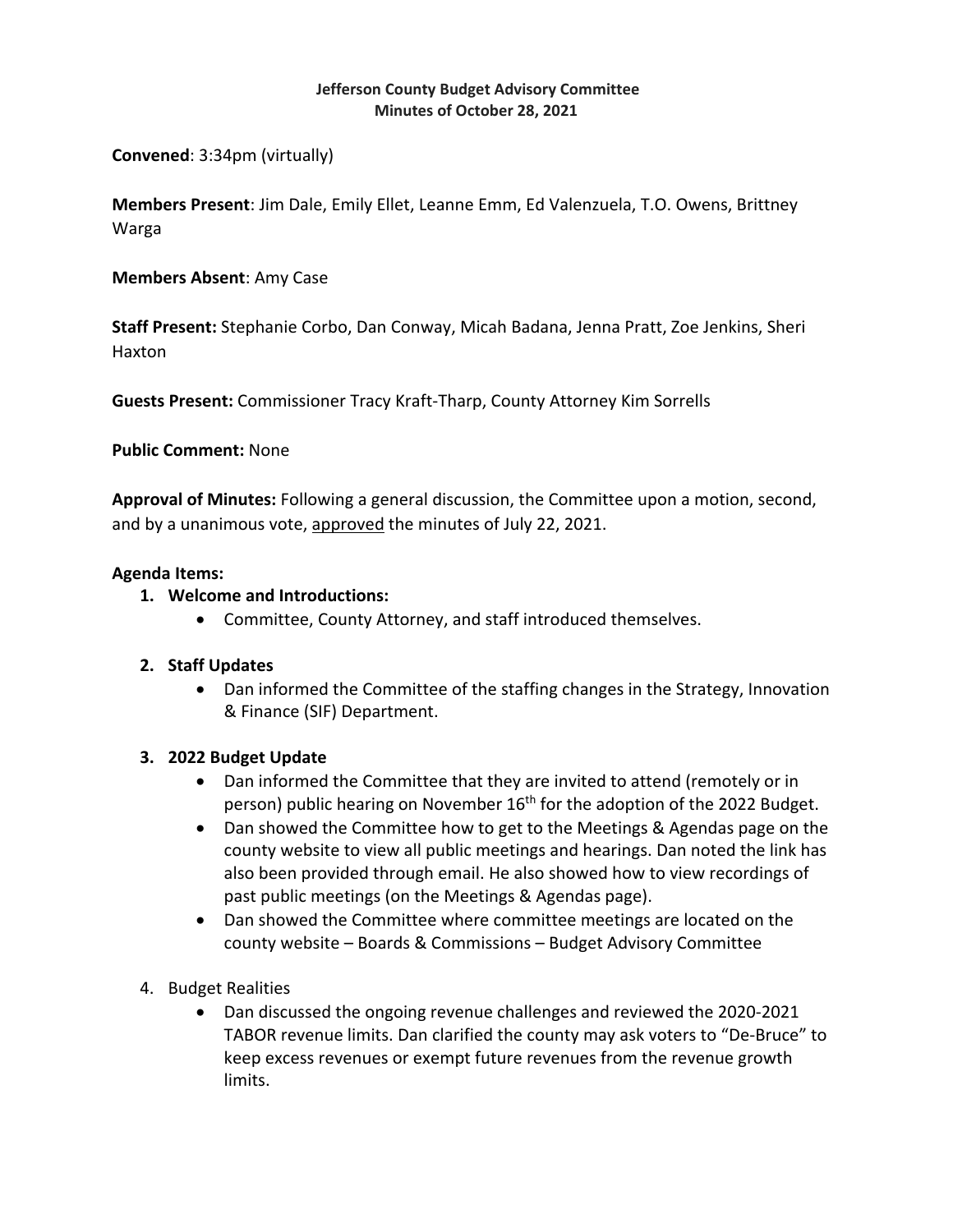### **Jefferson County Budget Advisory Committee Minutes of October 28, 2021**

- Leanne asked if mid‐year 2021 spending cuts have been made to account for estimated revenue variances.
- Dan informed the Committee that there is no way of knowing what the actual TABOR revenue limits will be until after the year has concluded.
- Stephanie informed the Committee that cuts have not been made this year but the county continues to look for ways to better manage the operating budget and brainstorm long‐term solutions.
- Dan reviewed the 2020 TABOR property tax limit and refund checks that will be send out to property taxpayers, with an average of \$7 per check. Dan discussed the informational flyer that accompanied the refund checks.
- Leanne asked if there has been discussion about the flyer including an option for individuals to give their refunds back to other areas of the county, and Jim asked why the county is giving one cent checks.
- Stephanie explained how the county is obligated to refund the excess revenue and how it presents an opportunity to educate the public.
- Ed asked if the county has considered sending out payment vouchers instead of checks – Dan informed the Committee that that idea was explored but needed additional systems set up to accommodate.
- Dan informed the Committee about Senate Bill 21-293 and statewide Proposition 120 and discussed the impact of potential additional loss of revenue.
- Stephanie discussed the County's inability to grow revenue (approx. 1%) at the rate needed to keep pace with the cost of doing business, as unsustainable.
- Dan reviewed the General Fund five-year outlook based on the 2022 Proposed Budget.
- Leanne asked if the chart includes TABOR reserves and Dan confirmed it does.
- Leanne asked what the assumptions are for the basis of estimated expenditure growth. Dan informed the Committee that it includes a 2.6% annual salary increase and relatively flat operational costs. Dan also shared the assumptions used for the revenue calculations.
- Ed asked if all counties in Colorado are facing the same situation. Dan informed the committee that most are not as restrictive as Jefferson County, but Senate Bill 21‐293 and statewide Proposition 120 will play a role in the revenue base for all counties and taxing authorities.
- Dan reviewed the current project backlog for the county, and discussed revenue diversification options currently being considered.
- Stephanie discussed two challenges facing the county: current operational deficit draws down the General Fund reserves by about \$13‐14M; the county continues to fall behind other counties and cities in competitive wages, which causes recruitment and retention difficulties. No funds are available to address growing infrastructure needs.
- Stephanie further discussed revenue options like addressing TABOR limits, passing a mill levy, and a sales tax.